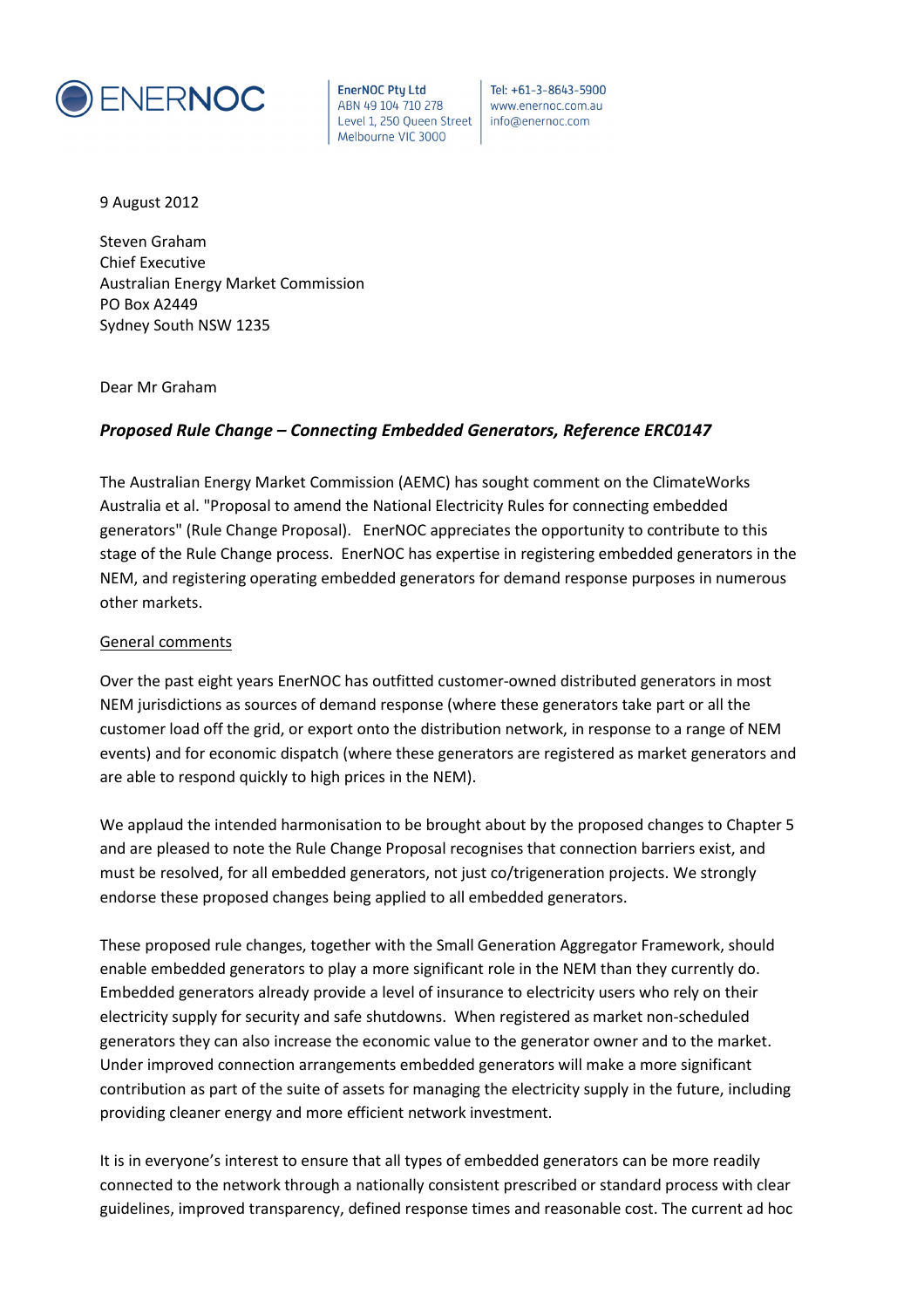

Tel: +61-3-8643-5900 www.enernoc.com.au info@enernoc.com

processes require excessive, inefficient effort from both DNSPs and generator proponents, without producing a good outcome.

Standardisation of technical requirements is important, as it can significantly reduce costs and uncertainty. For protection systems, in particular, it would be a mistake to create a new, NEMspecific technical standard, as this would require protection equipment to be designed, manufactured, and certified specifically for Australia – all sources of additional, unnecessary cost. It would be greatly preferable to adopt protection requirements from another region, such as the requirements for sub-5MW plant under UK Engineering Recommendation G59/2. This way, it should be possible to buy suitable integrated protection equipment off the shelf.

Whether the generator is constantly running, such as a co- or tri-generator, or is a standby generator (which may also be contracted to participate in a demand response program, or registered for economic dispatch) there should be no discrimination or difference with regard to the connection process. Importantly, all embedded generators must be afforded the same connection process anywhere in Australia to maximise the overall reliability and efficiency of the power supply in line with the requirements of the NEO and to contribute to a cleaner environment.

As part of the connection process these generators must be allowed, at reasonable cost and within a reasonable timeframe, to either temporarily ("soft sync") or continuously synchronise with the grid to avoid transitory power outages when switching to the generator from the mains, and vice versa. The three main reasons for this are:

- we live in times when computing capabilities appear ubiquitously in society with computer chips embedded in all manner of appliances and equipment, sometimes oblivious to the consumer – oblivious that is until the power goes out.
- on-load testing of some generators is impossible because they have been connected in such a way that the mains must be disconnected or blacked out before the generator can start (this configuration is often dictated by the network service provider as a precondition to approving the connection agreement)
- in some locations, where the generator backs up a commercial building or apartment complex, the building lifts must be lowered and stopped at a convenient floor before switching over to the standby generator. This causes unnecessary cost and inconvenience to the customer/building manager and tenants and inhibits the regular exercise of the emergency generator.

To achieve an effective change we believe will require two significant actions, viz, the Rule changes as proposed and a strengthening of the regulatory process to make it stronger and more pro-active. The latter will be required to:

- ensure that decisions made by the networks about embedded generators are in line with the objectives set in the NEO, and
- ensure that specific timelines are met and charges reflect efficient costs.

The networks must be required by the Rules to support the most efficient outcome for their electricity supply area. This level of efficiency can only be achieved if network planning information identifying "hot spots" is readily available well in advance of the network committing to a decision.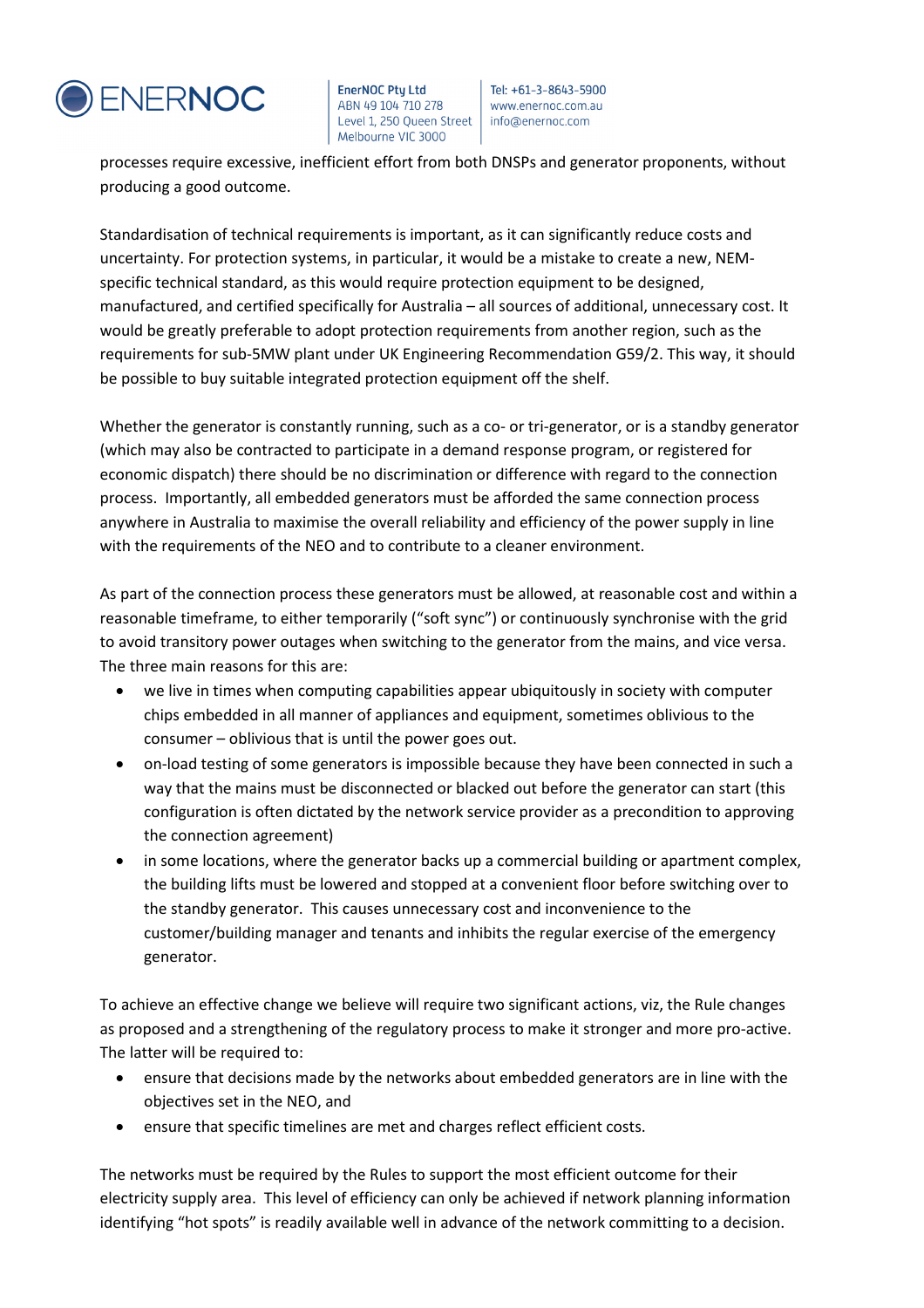

Tel: +61-3-8643-5900 www.enernoc.com.au info@enernoc.com

This will enable potential investors and other third parties to propose solutions to the network so they have a range of options to consider.

#### Responses to Questions

*Question 8 – Terms and conditions of connection*

*(b) In what ways are varying terms and conditions between distributors a problem? Is it appropriate for distributors to have different terms and conditions? Does this reflect relevant differences in network requirements?*

The current problem is not just that each DNSP has different terms and conditions, but that the terms and conditions are sometimes made up on the fly, and are not subject to scrutiny. For example, we know of one case in which the DNSP inserted into a proposed connection agreement for a site with embedded generation a clause specifying that the generators must not be registered as market generators. Whether a generator is registered as a market generator has no bearing on the DNSP.

## *Question 9 – Technical standards for embedded generators*

*(a) Without technical standards currently being in place for embedded generators, how well has the connection process under Chapter 5 worked in practice? How urgently are standards needed?*

The very low proportion of embedded generators in the NEM which are allowed to synchronise with the mains indicates that there is a problem with the current process. Distribution network engineers from overseas have expressed astonishment at finding so many projects in which generators are not synchronised, since synchronised generators are so much more useful.

EnerNOC's experience, like that of many other generation project proponents, has been that the process of agreeing technical requirements with DNSPs has been slow and unpredictable. It has been difficult to ascertain the technical justification for some of the requirements. This makes the process much more expensive and likely to fail. No cost-risk-benefit trade-offs seem to be considered by the DNSPs in line with meeting the NEO.

## *(b) Would standards for different types/classes of embedded generators be required?*

Yes, but not all that many. We suggest they could be broken into two classes by size, with the threshold at 5MW, to align with the threshold for the existing standing exemption from registration. It may make sense to also distinguish between some broad classes of generating technology, since different technical characteristics can affect the protection requirements.

*(c) What factors should be taken into consideration in developing such standards? Are there any specific jurisdictional or local requirements?*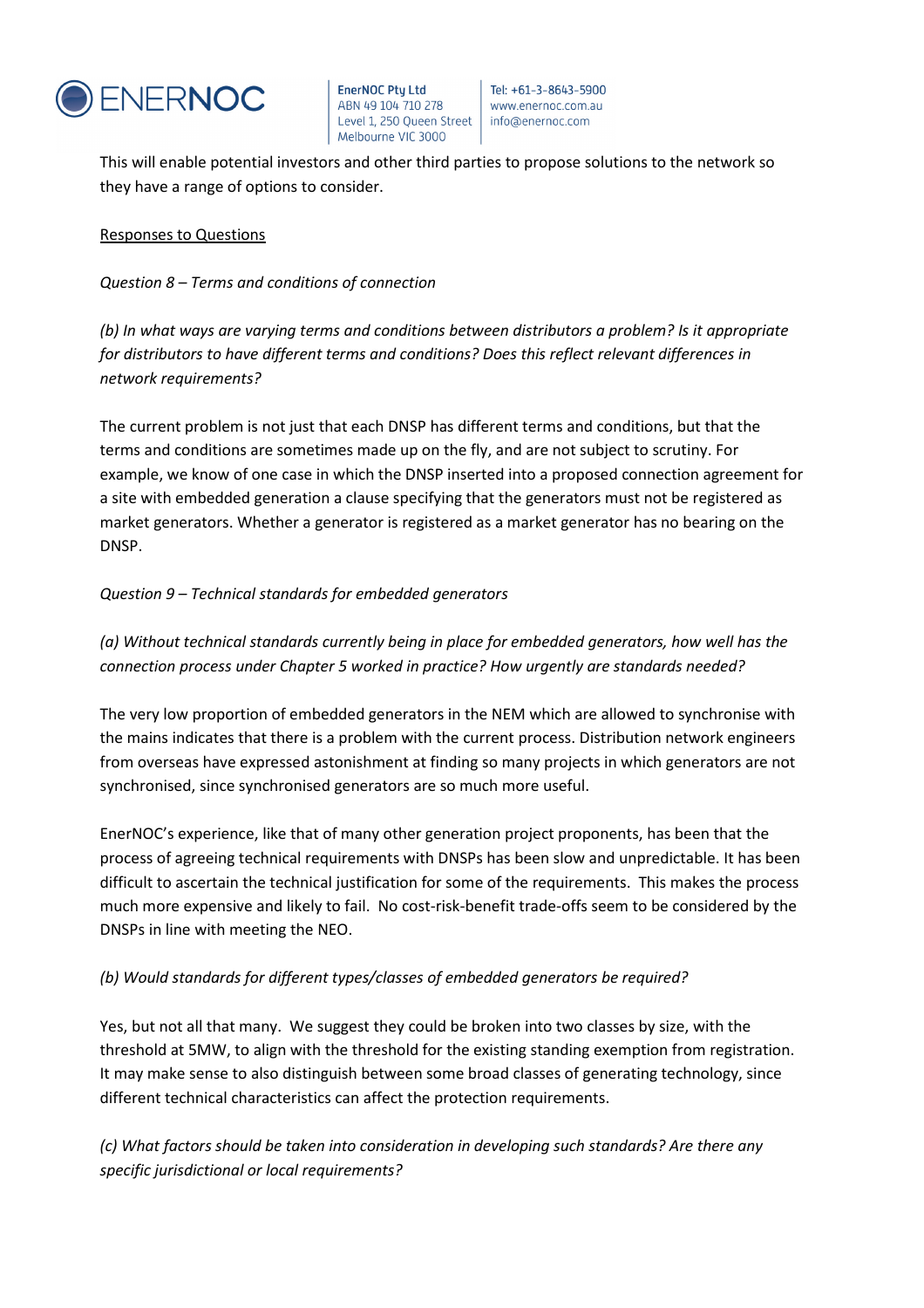

Tel: +61-3-8643-5900 www.enernoc.com.au info@enernoc.com

The important point is to avoid creating a new standard, when it should be possible to adopt an already-proven standard, such as the UK's G59/2. This is not only to avoid a lengthy standard-setting process, but more importantly to allow standard equipment to be used, rather than new equipment having to be developed to meet some unique new Australian standard. The market for microembedded generators is large enough to support an Australia-specific standard (AS 4777). The market for larger embedded generators is not.

*(d) What should be the scope of such standards? Can all relevant technical requirements be 'standardised'?*

As broad as possible, and definitely covering protection requirements as this is the area in which lack of standardisation leads to excessive costs.

*Question 10 – Embedded generators having an automatic right to export to the grid*

*(a) Under what circumstances have embedded generators not been allowed to export electricity to the network?*

The issue is not only restricted to preventing exports. We are aware of cases in which DSNPs have indicated that generators would not be allowed to parallel with the grid at all, even for the few seconds required for Synchronise-Close-Transfer-Trip ("SCTT") operation. One such refusal, by a DNSP in Victoria, was based on fault level considerations. The same situation, with the same fault level headroom, would have been permitted by NSW DNSPs.

## *(b) What are the impacts on embedded generators and other participants when exporting is not allowed?*

In some cases, projects are abandoned because they are no longer viable. In others, the complexity of the switchgear increases considerably, so as to allow partially-islanded operation. The same issues can arise even for generation projects which were not intended to export to the grid, but do require the ability to synchronise – either permanently, or for SCTT operation.

## *(c) Are there circumstances where the ability of embedded generators to export electricity to the network should be limited? What conditions could be reasonably imposed to limit exporting?*

If restrictions are to be imposed (on anything other than a temporary basis, e.g. safety for maintenance work) this should be defined in the Connection Agreement between the generator operator and the network operator, and subject to oversight. Such arrangements should be exceptional, due to particular issues with specific parts of the network; regulatory oversight should ensure that DNSPs' normal behaviour and design practices does not lead to the prohibition of synchronisation of or export from embedded generators.

## *(d) What are the costs and benefits of allowing, and not allowing, embedded generators to export electricity to the network?*

The electricity system is inevitably moving towards a more decentralised model. It makes no sense for DNSPs to try to hold back the tide. If they were to succeed, it would simply lead to an increasing proportion of electricity users being off-grid altogether. In the longer term, this would strand network infrastructure and increase already high network costs for remaining customers.